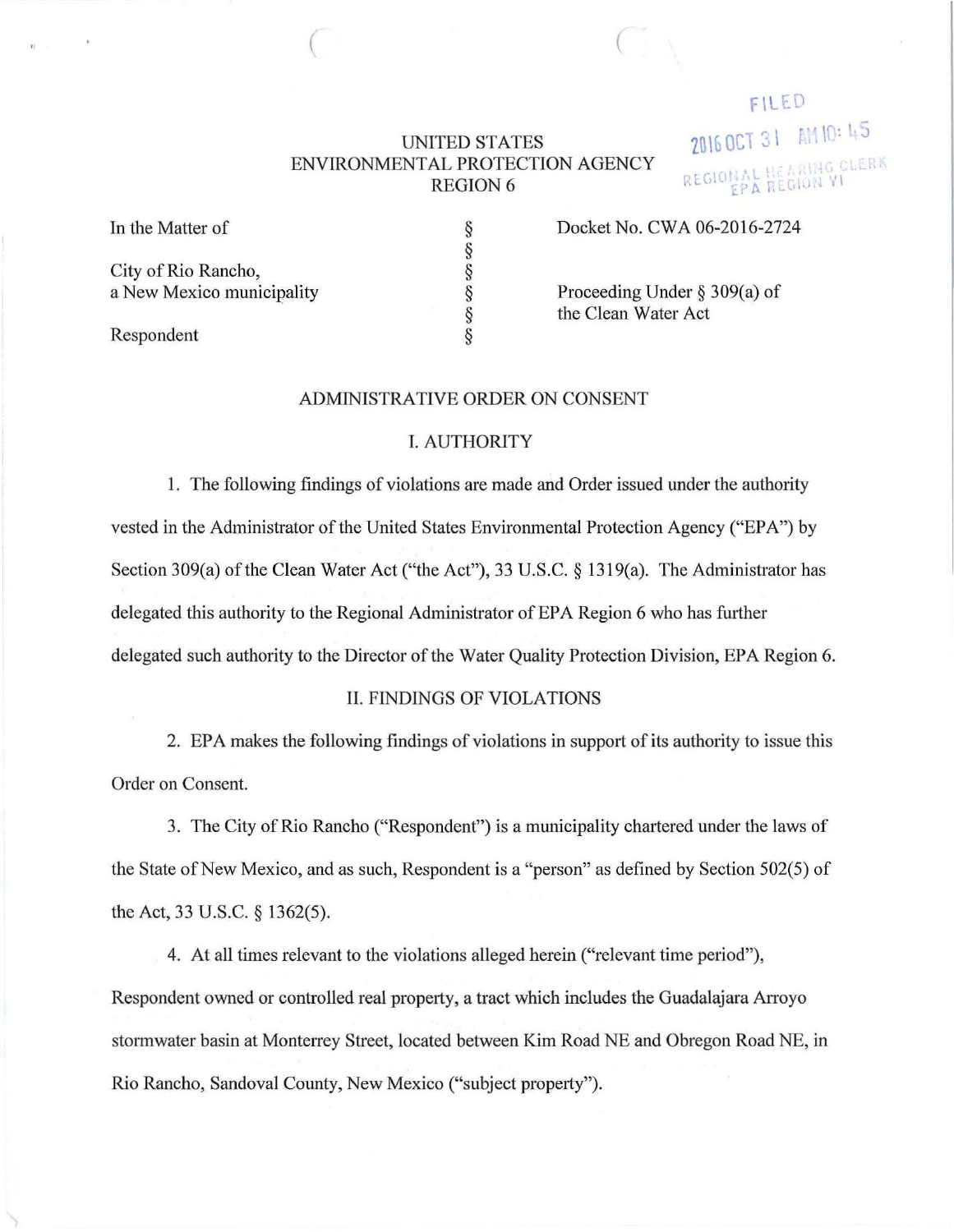## Docket No. CWA-06-2016-2724 Page 2

5. On multiple dates between approximately March 31,2016 and April20, 2016, Respondent discharged, directed the discharge, and/or agreed with other persons or business entities to discharge "dredged material" and/or "fill material," as defined by Section 502 of the Act, 33 U.S.C. § 1362, and 40 C. F. R. § 232.2, from point sources, including heavy equipment, in, on and into approximately 700 linear feet of the Guadalajara Arroyo within the subject property. From the point of the discharges, the Guadalajara Arroyo flows approximately 5,080 feet downstream to Arroyo de La Baranca, then approximately 550 feet downstream to the Rio Grande, a traditionally navigable water of the United States.

6. During a site visit on April22, 2016, a U.S. Army Corps of Engineers ("COE") representative witnessed evidence of the unauthorized discharge of fill material into the arroyo by Respondent in the subject property.

7. Each piece of heavy equipment used during the excavation or construction activities which resulted in a discharge acted as a "point source" as defined by Section  $502(14)$  of the Act, 33 U.S.C. § 1362(14).

8. The dredged and fill material refened to in paragraph 5 was a "pollutant" as defined by Section 502(6) of the Act, 33 U.S.C. § 1362(6).

9. During the relevant time period, the arroyo referred to in paragraph 5 was hydrologically connected to, or had a significant nexus to "navigable waters" as defined by Section 502(7) of the Act, 33 U.S.C. § 1362(7), and 40 C.F.R. § 232.2, and as such, the arroyo is a "water of the United States" as defined by 40 C.F.R. § 232.2.

10. Section 301(a) of the Act, 33 U.S.C. § 1311(a), provides that it is unlawful for any person to discharge a pollutant from a point source to waters of the United States, except with the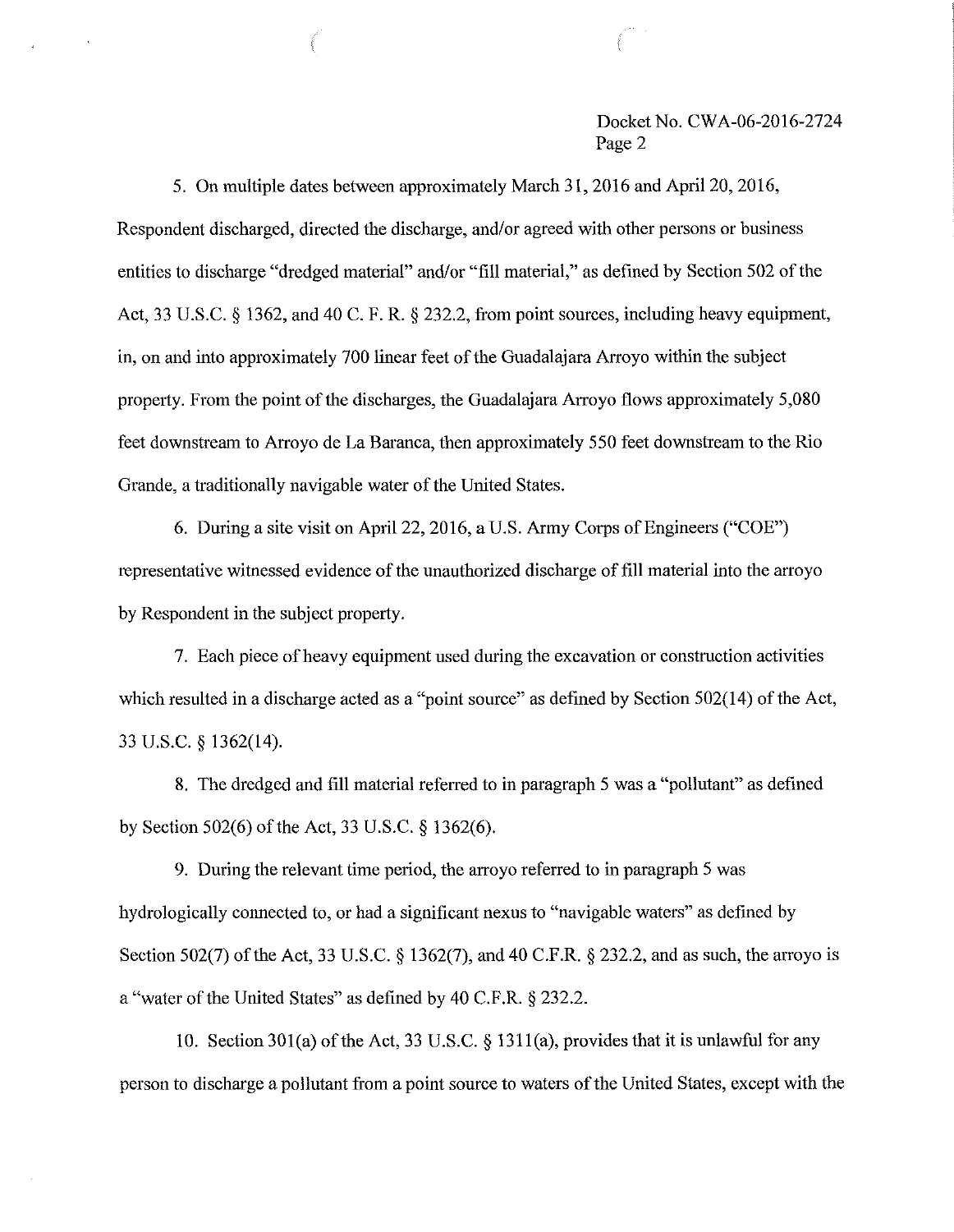## Docket No. CWA-06-2016-2724 Page 3

authorization of and in compliance with a permit issued under the Act.

11. Section 404 of the Act, 33 U.S.C. § 1344, authorizes the COE to issue permits for the discharge of dredged or fill material to waters of the United States.

12. At no time during the relevant time period did Respondent have a permit issued by the COE which authorized the discharges alleged in paragraph 5.

13. On May 17,2016, the COE issued a Cease and Desist Order to Respondent for the unauthorized discharge of fill material at the subject property.

14. Each day of unauthorized discharge was a violation of Section 301(a) of the Act, 33 U.S.C. § 1311(a).

## III. CONSENT AGREEMENT

15. EPA and Respondent agree that settlement of this matter will save time and resources and is in the public interest and that issuance of this Order on Consent is the most appropriate means of resolving this matter with respect to Respondent's restoration of the arroyo as described below. Respondent concurs in the issuance of this Order on Consent and agrees to comply with the Order. Respondent neither admits nor denies the fmdings of violations set forth above.

#### IV. COMPLIANCE ORDER

16. Based on the foregoing Findings of Violations and pursuant to the authority of Section 309(a) of the Act, 33 U.S.C. § 1319(a), EPA ORDERS and Respondent agrees to the following:

a. Respondent shall immediately cease any discharge of dredged and/or fill material to waters of the United States on the subject property.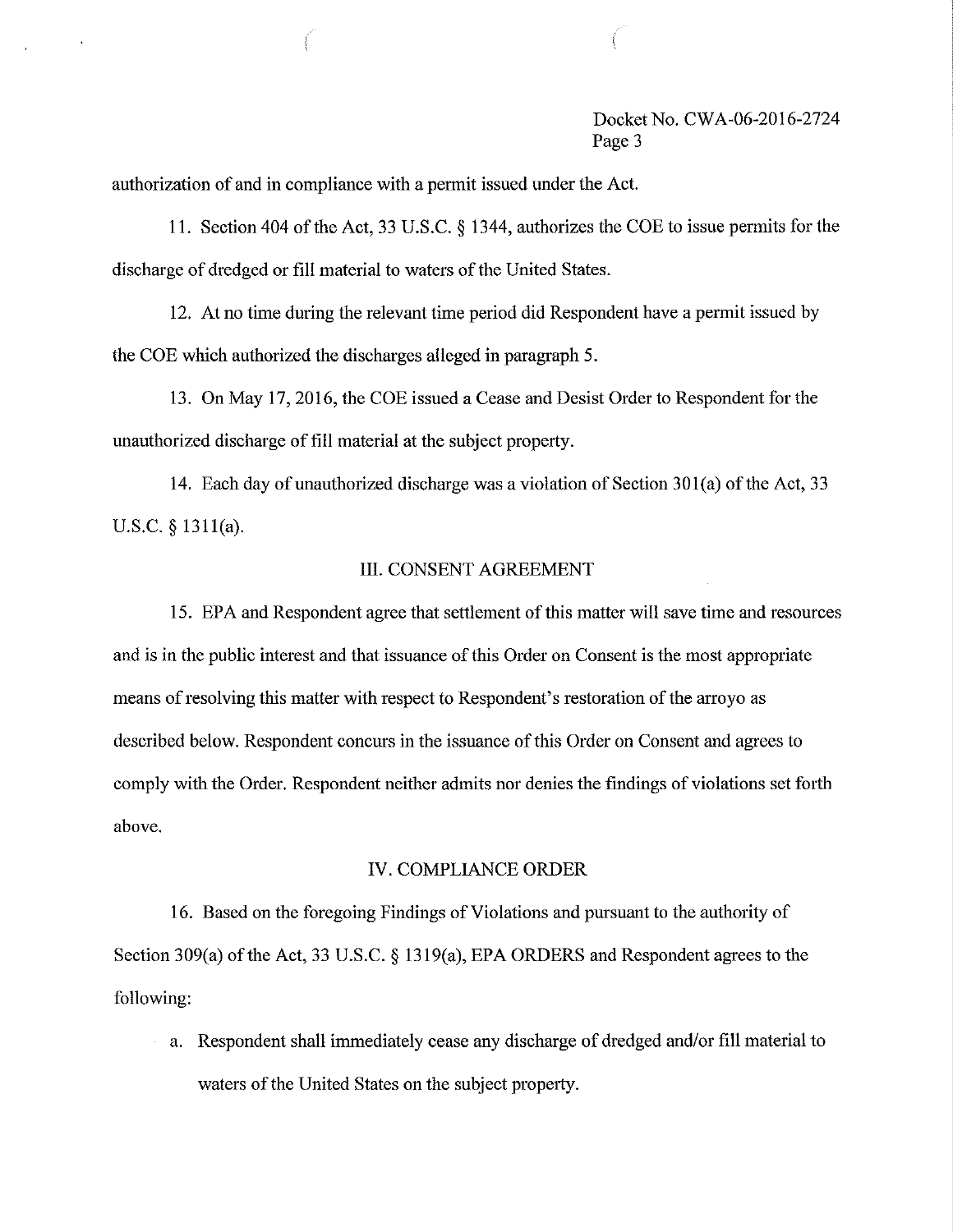Docket No. CWA-06-2016-2724 Page 4

b. Within 90 days of the effective date of this Order on Consent, Respondent shall install an appropriately-sized culvert under Monteney Street to reconnect the hydrology of the Guadalajara Arroyo system with the downstream channel. Respondent shall contact Ms. Shelly Barnes of the Albuquerque District, U.S. Atmy Corps of Engineers at (505) 342-3111 and inform her when the work is to be performed. The culvert may be placed at an elevation that meets the design criteria of the detention pond system.

## V. GENERAL PROVISIONS

17. Respondent waives any and all claims for relief and otherwise available rights or remedies to judicial or administrative review which the Respondent may have with respect to any issue or fact or law set forth in this Order on Consent, including, but not limited to, any right of judicial review of this Order on Consent under Sections 701 through 706 of the Administrative Procedure Act, 5 U.S.C. §§ 701-706.

18. Respondent acknowledges the jurisdiction of EPA to issue the Section 309(a)(3) Order on Consent.

19. Issuance of this Order on Consent shall not be deemed an election by EPA to forego any administrative or judicial, civil or criminal action to seek penalties, fines or any other relief appropriate under the Act for the violations cited herein or other violations that become known to EPA.

20. If EPA issues an administrative complaint or a civil judicial action is initiated by the U.S. Department of Justice, Respondent may be subject to a monetary penalty. The failure to comply with this Order or the Act can result in civil penalties of up to \$51,570 per day of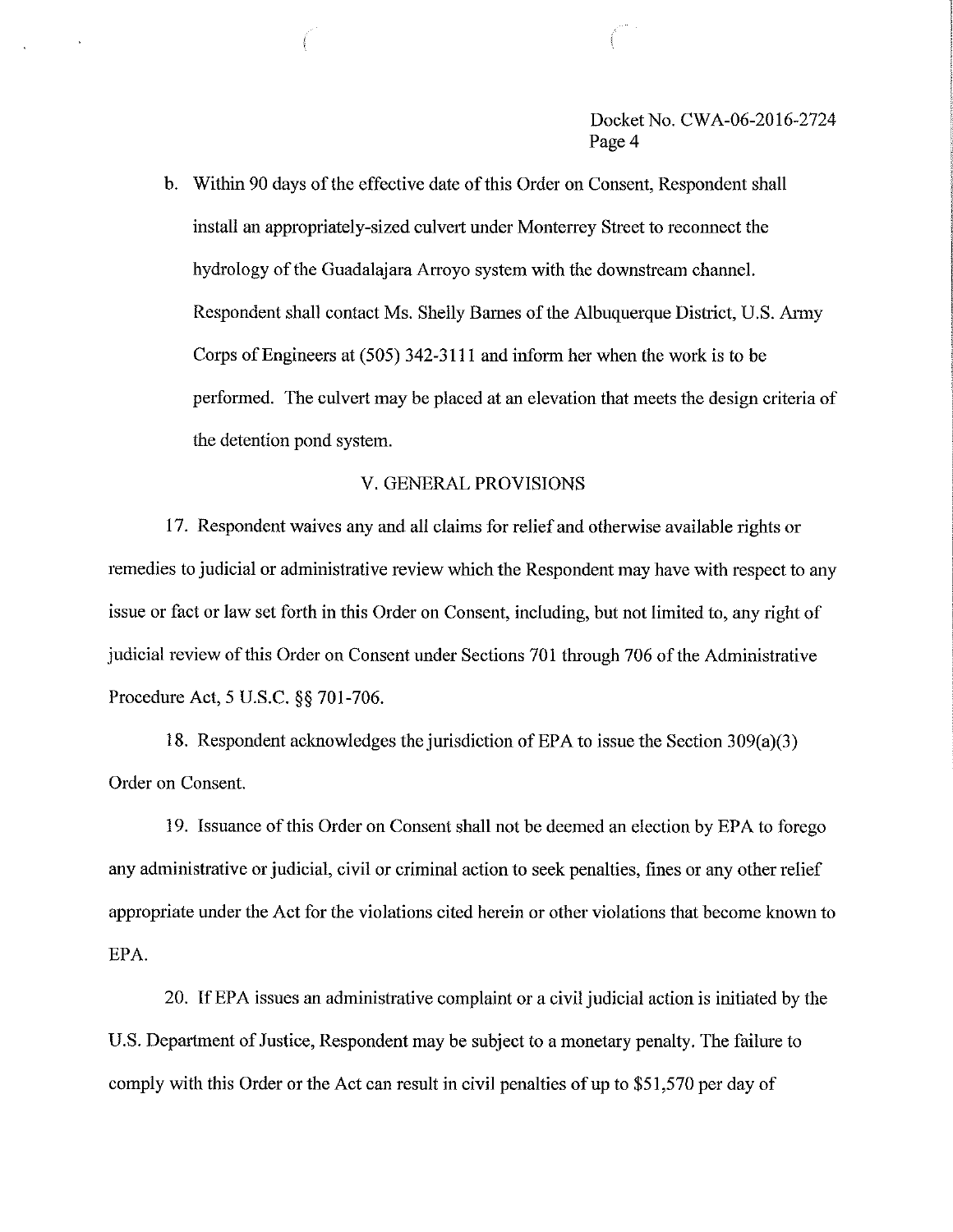Docket No. CWA-06-2016-2724 Page 5

violation. If a criminal action is initiated by the U.S. Department of Justice, Respondent may be subject to a fine and/or imprisonment and may also become ineligible for certain government contracts, grants or loans under Section 508 of the Act, 33 U.S.C. § 1368.

 $\bigcap$ 

21. Compliance with the terms and conditions of this Order on Consent does not relieve Respondent of the obligation to comply with any applicable federal, state or local law or regulation.

22. The effective date of this Order is the date it is signed and returned by Respondent.

23. Each undersigned representative of the parties to this agreement certifies that he or she is fully authorized by the party represented to enter into the terms and conditions of this agreement and to execute and legally bind that party to it.

In recognition and acceptance of the foregoing:

 $9 - 19 - 16$ 

Date

Mr. Jason Gallegos Division Manager Public Works Department City of Rio Rancho

William K. Honker, P.E. Director, Water Division U.S. EPA Region 6

 $7 - 22 - 16$ 

Date

CERTIFICATE OF SERVICE